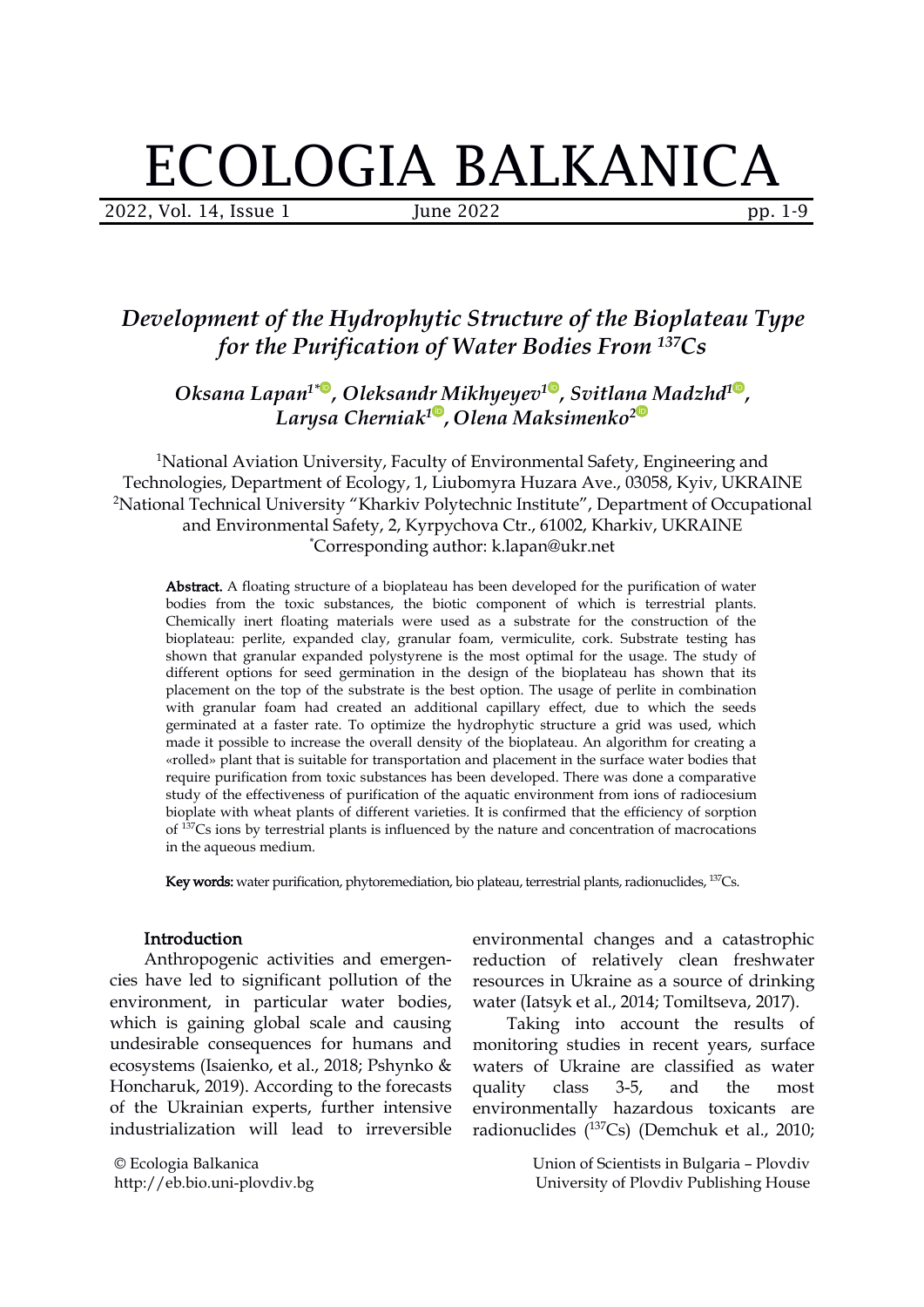Nigmatullina & Fazlyieva, 2018; Seregin & phytoremediation technology, Ivanov, 2001).

physicochemical methods are used for wastewater treatment, which have a limited scope, certain advantages and disadvantages The process of and mostly do not allow achieving the normative values of residual concentrations of pollutants entering and accumulating in surface aquatic ecosystems (Filatova, 2015; Pshinko et al., 2018; Vukcevic et al., 2014). Therefore, to improve the ecological status of water bodies, it is nec[ess](https://orcid.org/0000-0001-6509-4456)ary to create effective, environmentally safe and c[ost](https://orcid.org/0000-0003-4192-3955) effective, compared to existing methods, systems for restoring the quality of large volumes of aquatic environments, which is developing new or improving existing methods of extracting these ecotoxicants from water bodies.

Nowadays much attention is paid to the use of phytoremediation technologies to improve the condition of water bodies. In world practice, various phytoremediation systems are used, in particular hydrophytic structures using higher aquatic plants and aquatic biota (Boog et al., 2019; Nivala et al., 2018; Romanenko et al., 2012; Sharma et al,2015; Volkova et al., 2018; Xie et al., 2013).

Traditionally, the functioning of the bioplateau is based on the transiting of contaminated water through a system of biofilters located on the soil surface. This treatment scheme makes existing types of plateaus limited in terms of mobility and capacity, and the use of higher aquatic plants as biological components complicates the operation of the plateau. However, it is known that not only higher aquatic plants are characterized by high levels of accumulation of ecotoxicants, but also higher terrestrial plants in aquatic (hydroponic) culture have a high sorption capacity for radionuclides and toxic metals (Lapan et.al., 2019; Lapan et. al., 2020; Mikheev et. al., 2017). Therefore, despite the achievements in the usage of bioplateau, the need for scientific justification for the development of

Traditionally, chemical and of terrestrial plants and creating an effective phytoremediation technology, which consists of studying the absorption capacity hydrophytic structure such as bioplateau, is an extremely important task.

> accumulation of radiocaesium bioplateau with plants can be influenced by a number of factors, in particular by the varietal characteristics of plants, the presence and concentration of macrocations typical of natural reservoirs.

The [op](https://orcid.org/0000-0003-4369-1019)timal content of m[ac](https://orcid.org/0000-0003-2857-894X)rocations, typical for natural waters - Na  $+$ , K  $+$ , Ca2  $+$ , Mg2 +, in the environ[men](https://orcid.org/0000-0003-3730-2400)t is necessary to ensure the processes of metabolism, growth, gene expression, photosynthesis, synthesis of proteins, carbohydrates and other important vital processes in the plant body. It is known (Cornell, 1993) that under natural conditions, even with a relatively high level of radionuclide contamination of the environment (soils or water bodies), the concentration of  $^{137}Cs$  is in many times lower than macrocations, so the efficiency of <sup>137</sup>Cs sorption largely depends on the presence and concentration of these elements that can act as specific and non-specific competitors (isotopic or non-isotopic carriers).

Physiologically complete mineral composition of drinking water must meet the following indicators by cations:  $K^+$  – 2–20 mg/l, Ca<sup>2+</sup> – 25– 75 mg/l, Мg – 10–50 mg/l, Na – 2–20 mg/l (DSanPin 2.2.4-171–2010, 2010).

The study was conducted with the purpose of the experimental development of method of water purification of <sup>137</sup>Cs ions using a new design of a bio plateau, which is based on the use of terrestrial plants.

During the development of the floating bioplateau with the use of terrestrial plants the maximum ability to accumulate radionuclides, the following tasks were set and solved:

- searching for species of terrestrial plants that are able to grow in conditions of high humidity;

- testing of different types of substrates that provide high buoyancy and close connection with the root system of plants;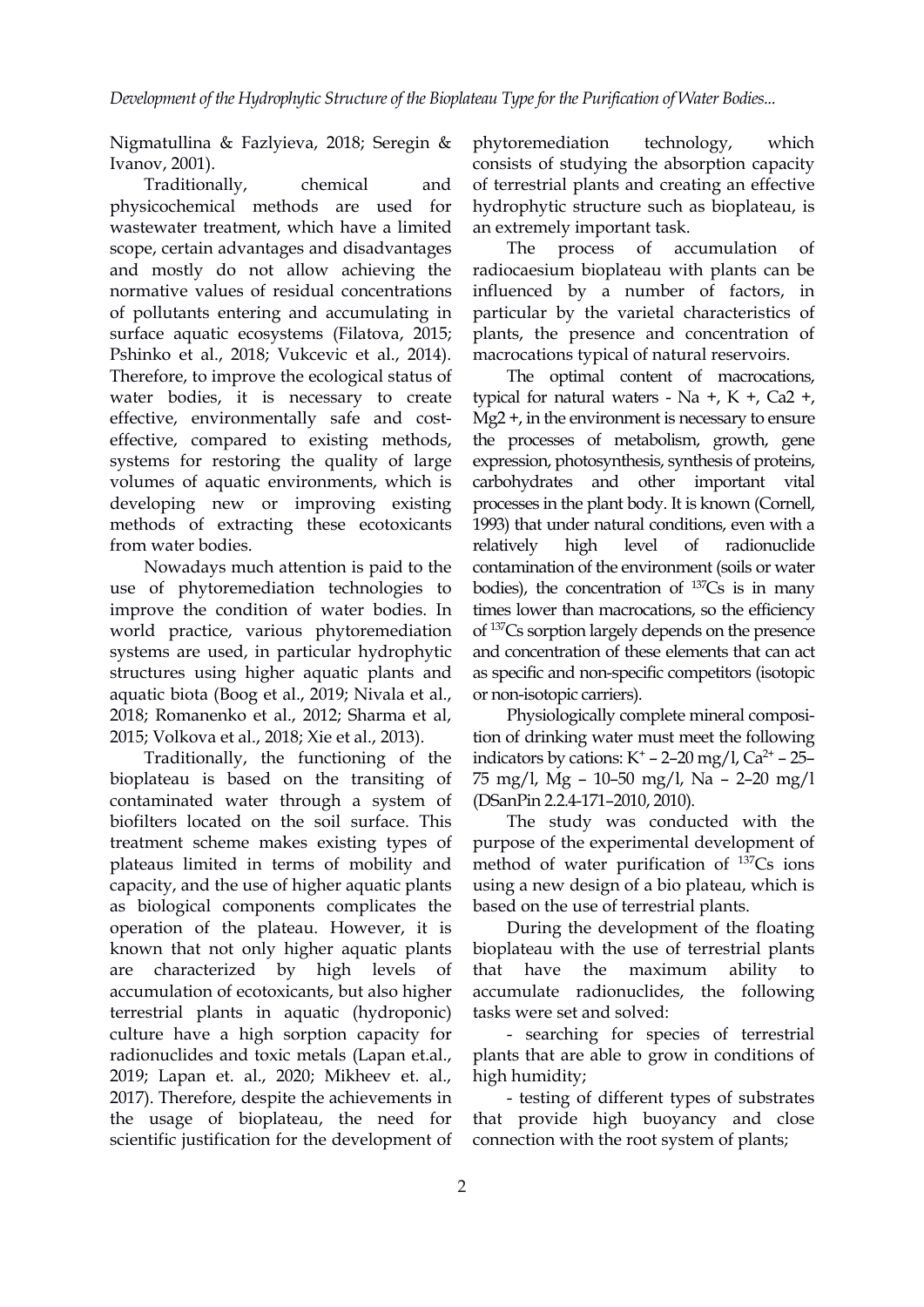- testing of substrates and plants for the formation of the floating bioplateaus;

- searching of the optimal means of seed germination (upper location according to the substrate, mixing with the substrate);

- optimization of the hydrophytic structure;

- study of sorption properties of bioplateau with wheat plants of different varieties in relation to <sup>137</sup>Cs;

- study of the effect of macrocations on sorption <sup>+</sup>Cs.

### Material and Мethods

As biosorption material the usage of intact higher terrestrial plants and their isolated parts (mainly leaf-stem) is evaluabled. Plant material is an element of the biofilter, which is a system that uses the sorption properties of the root system of intact plants.

The second stage in the construction of a floating bioplateau was the searching for a substrate for the development and growth of the plants. The chemically inert floating materials, such as perlite, expanded clay, granular foam, vermiculite, cork are used. These substrates must meet the following requirements: non-toxicity to plants; minimum porosity – to minimize the ingrowth of roots into the granules of the substrate and ensure the buoyancy of the bioplateau structure.

The third stage in the construction of a floating bioplateau was the combination of different options of seed and substrate. To obtain the required hydrophytic system, a combination of seed variants of promising higher terrestrial plants and substrate was studied. The method of placing seeds on the top of the substrate, below and the method of mixing the substrate with plant seeds was used.

To construct a bioplateau by the method of placing seeds below the substrate, the bottom of the cuvette measuring  $21 \times 12.5 \times$ 2.5 was covered with seeds, cm<sup>3</sup>: peas  $(40)$ , layer of p corn (40), barley (25), oats (25); poured granular foam (1.5 cm); added 100ml of

settled water from the water supply; placed in a thermostat at  $t = 24$  °C.

Next, a bioplateau was created by mixing the seeds with the substrate: presoaked for 8 hours corn  $(40 \text{ cm}^3)$  and peas  $(40 \text{ cm}^3)$  were used. Foam was poured into 21×12.5×2.5 cuvettes and mixed with seeds. 100 ml of settled water from the water supply was added and placed in a thermostat at  $t = 24$  °C.

The construction of the bioplateau by the meth[od](https://orcid.org/0000-0003-4369-1019) of placing the seeds on top of the substrate was per[f](https://orcid.org/0000-0003-2857-894X)ormed in the following order: a cuvette of si[ze](https://orcid.org/0000-0003-3730-2400) 21×12.5×2.5 was used; the bottom was covered with a layer of granular foam  $(500 \text{ cm}^3)$ ; the surface of the granular foam was moistened; 100 ml of settled water from the water supply was added; with a layer of perlite  $(70 \text{ cm}^3)$  was covered; perlite was moisturized; on the surface was placed the seeds  $(cm<sup>3</sup>)$ : hemp (25), mustard (25), rye (25), oats (25), amaranth (3), flax (15), millet (15), barley (25), rape  $(10)$ , corn  $(40)$ , thyme  $(5)$ , oatmeal  $(5)$ ; the seeds were covered with a layer of perlite  $(50 \text{ cm}^3)$ ; then it was placed in a thermostat at  $t = 24$  °C.

To optimize the hydrophytic structure of the bioplateau, a supporting mesh and perlite was used, poured on top of granular foam  $(70 \text{ cm}^3)$ .

The design of the bioplateau for the using in the field.

A cuvette measuring  $30 \times 40$  cm was used; a grid was placed on the bottom of a cuvette; the bottom was covered with a layer of granular foam 1.5 cm thick; a layer of perlite was poured on top of the foam; 200 ml of water was poured into the cuvette; during further germination another 600 ml of water was added; a spray to moisten the surface of the substrate was used; a mixture of seeds: corn  $(200 \text{ cm}^3)$  - barley  $(100 \text{ cm}^3)$  meadow thyme  $(10 \text{ cm}^3)$  was used; a thin layer of perlite was sprinkled on the seeds; the cuvette was placed in a plastic bag to create a wet chamber.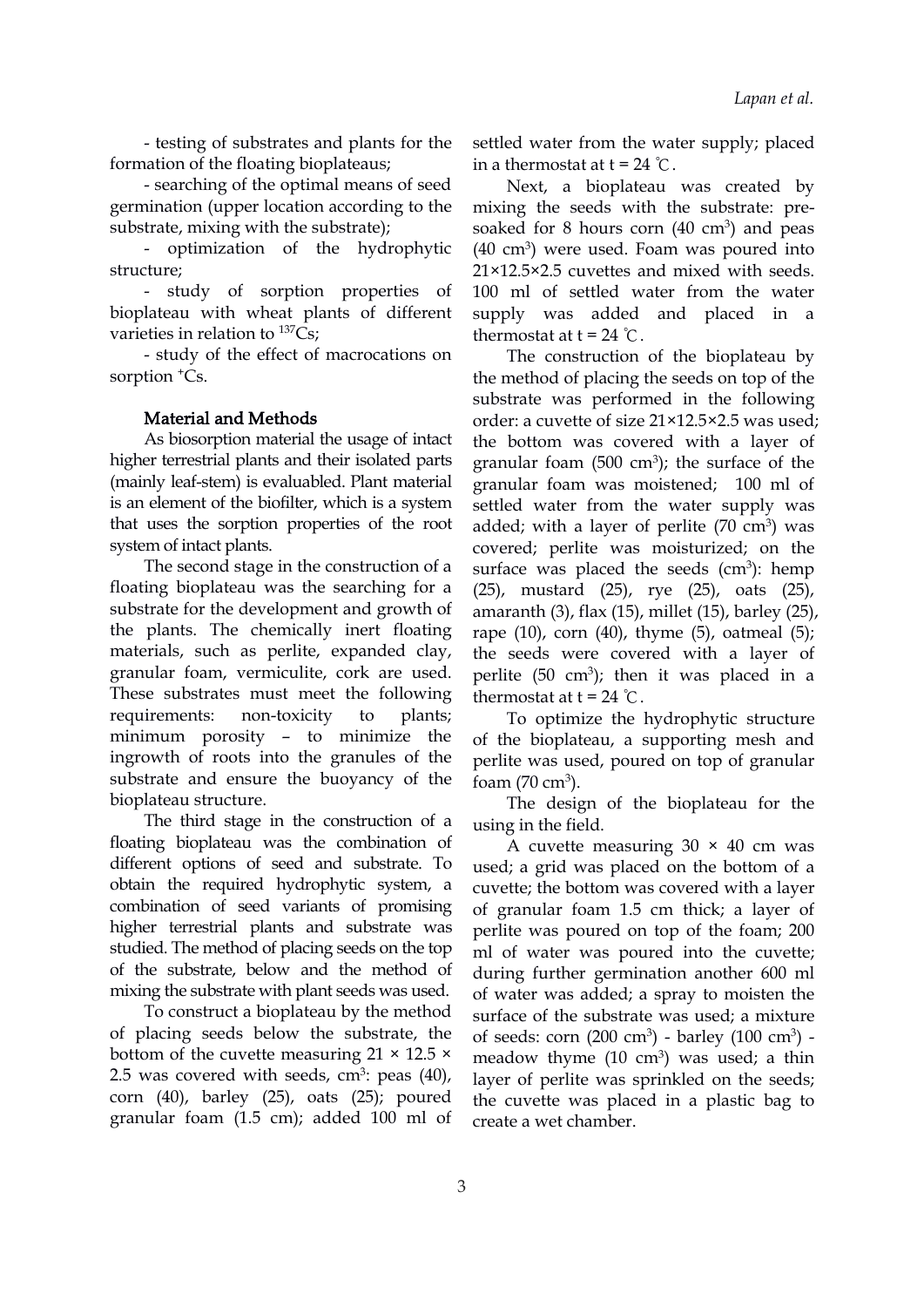The cultivation of plants in a solution of construction of cesium-137 chloride was performed in glass containers, which were pre-treated for 3 days with 0.1 mg solution of stable cesium chloride to prevent sorption of cesium radioisotope ions by the inner surface of the glass. Settled tap water was used. Once a day the solution was poured into a Marinelli vessel to determine the specific activity of the radionuclide on a gamma spectrometer SEG- 001 "APK-C" -63. The initial specific activity of radiocaesium was 2.0-2.2 kBq / l, which according to previous exp[er](https://orcid.org/0000-0001-6509-4456)iments did not cause a significant effect on plant growth a[nd](https://orcid.org/0000-0003-4192-3955) development. Measurements of the specific activity of Cs-137 were performed with the measurement error of 3.8%.

The degree of purification from <sup>137</sup>Cs (DP, %) was calculated as follows:

$$
DP = \frac{(A_0 - A_p)}{A_0} \cdot 100
$$

where  $A_0$ ,  $A_p$  – respectively, the activity of <sup>137</sup>Cs ions in the initial solution and in the solution after sorption, kBq/l.

The concentration of  $Cs<sup>+</sup>$  ions was bio determined in the selected samples with a volume of 20 ml on the atomic absorption spectrophotometer C-115-M1 at a wavelength of  $\lambda$  = 852.1 nm. The concentration of Cs ions was determined using a mixture of acetylene with air. The concentrations of Cs + ions was 5–50 mg/l.

### Results and Discussion

At the first stage of the study, pea, corn and barley seeds were placed at the bottom of the substrate - foam. After 3 days of seed germination – peasalmost did not germinate, corn and barley showed good results - the seeds began to germinate. After 7 days of incubation, the barley germinated well - the length of the shoots reached about 10 cm; in the version of the bioplate with corn – about 3-5 cm. Peas have sprouted up to 3cm, there is a bacterial infection of plants. Thus, the

construction of a bioplate by seed germination from below does not meet the requirements for hydrophytic structure: the substrate of the bioplate is not necessarily bound by the root system of plants, the buoyancy of the structure is not ensured.

The pea and corn seeds were used to study the variant of seed germination mixed with the substrate. The polyfoam acted as a substrate. It was found that corn mixed with the substrate for 7 days sprouted about 3 cm, peas are not a promising plant, because it has a hig[h](https://orcid.org/0000-0003-4369-1019) level of bacterial infec[tio](https://orcid.org/0000-0003-2857-894X)n. Thus, the construction of t[he](https://orcid.org/0000-0003-3730-2400) bioplateau by mixing seeds with the substrate also does not meet the requirements for the bioplateau: the substrate of the structure is not necessarily bound by the root system of plants, the buoyancy of the bioplateau is not provided.

ions was bioplateau. A weak effect of substrate optimal range for determining the ensured. Combining expanded clay with Another option for designing of the bioplateau was the germination of seeds on top of the substrate. The studies have shown that in all variants of the combination of foam with plants, there was an effect of binding the substrate to the root system and there was a high level of buoyancy of the binding to the root system was observed by combining vermiculite with plants. The variants of the combination of the cork with plants showed a weak effect of binding of the substrate to the root system, as a result of which the buoyancy of the bioplateau is not plants also gave a weak effect of binding of the substrate and the root system, due to the low buoyancy of the bioplateau.

> In the course of experimental studies, it was found that the placement of seeds for germination on top of the substrate is the best option for its germination, which in its turn allowed to obtain a dense structure of the bioplateau for the further research.

> The next task was to optimize the hydrophytic structure. To minimize the edge effect (looseness at the edges of the bioplateau), it was decided to use a fine-grained mesh, which allowed to increase the overall density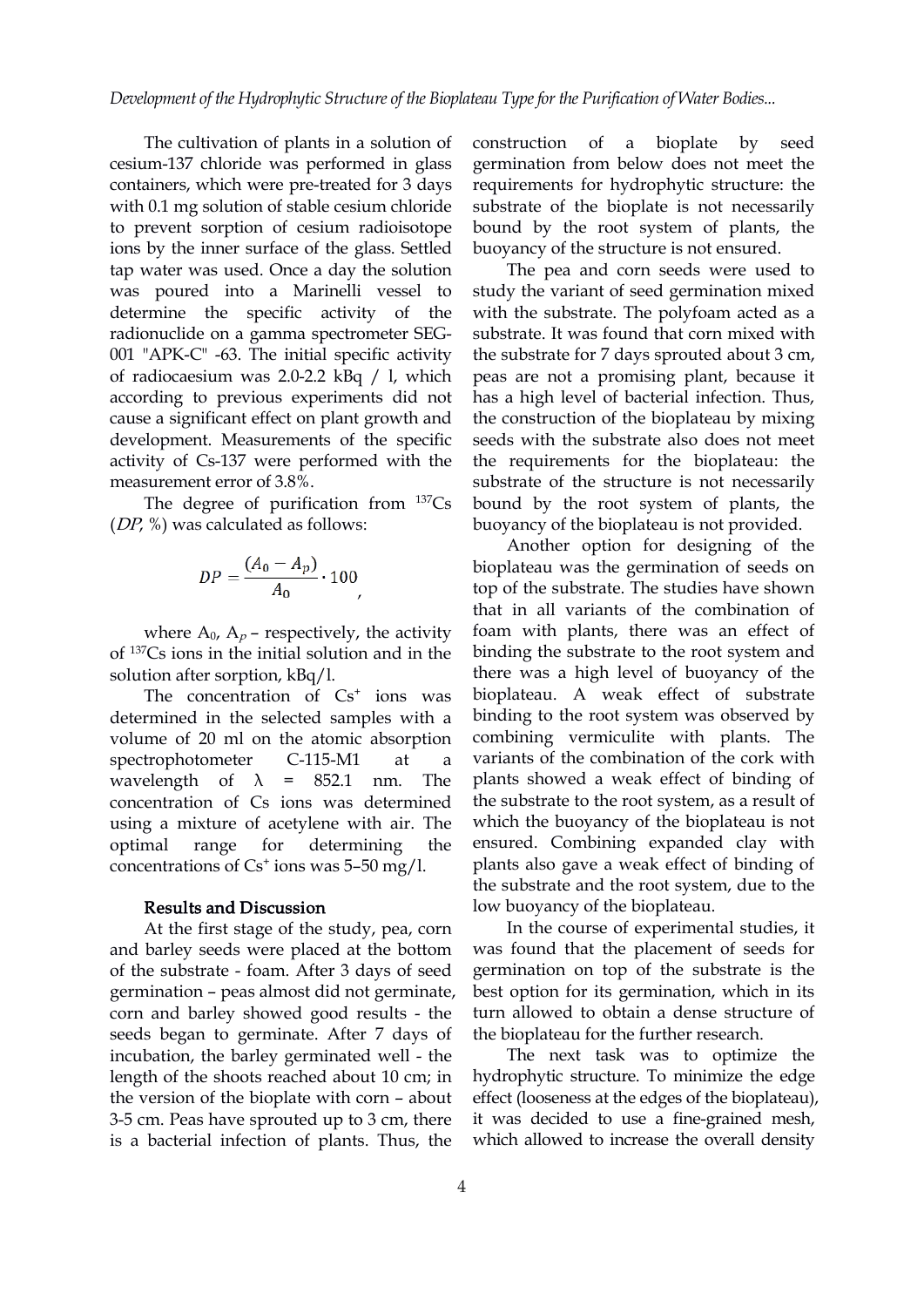of the bioplateau. For this purpose, when constructing the bioplateau, firstly, a grid was placed on the bottom of the cuvette, then polyfoam and plant seeds (Fig. 1).



Fig. 1. Bioplateau with the using of fine grained mesh.

To ensure more complete contact of germinating seeds with the substrate, perlite was used, because it in the combination with the foam creates an additional capillary effect, which provides faster seed germination. The components of the bioplateau were placed in the following sequence: mesh - foam - perlite - seeds.

The next stage of the work was the study of the buoyancy of the constructed bioplateau in the laboratory (Fig. 2).



Fig.2. Checking of the floatation of the bioplateau.

the constructed hydrophytic structure differed from the previous versions by the maximum density and homogeneity of the system, which ensured a high level of buoyancy and ease of transporting the bioplateau to water bodies.

The usage of the bioplateau in the field.

Since it is planned to use a bioplateau to clean xenobiotic-contaminated water bodies, one of the tasks was to test the possibility of transporting the proposed type of bioplateau for placement on the mirror of the reservoir. First of [a](https://orcid.org/0000-0003-4369-1019)ll, an important tas[k](https://orcid.org/0000-0003-2857-894X) was to minimize mechanical [d](https://orcid.org/0000-0003-3730-2400)amage to bioplateau plants during transportation, so it was decided to focus on the practice of transporting lawn grass in the form of a roll. It was planned to find out the possibility of twisting the plateau into a roll for the purpose of transporting the hydrophytic structure to the required water bodies. In fig. 3 a bioplateau of the rolled type is presented.



Fig. 3. The bioplate that was prepared for the transportation.

The germination of plants to create a rolled bioplateau using a mesh gave a very good result: the bioplateau is quite dense, the root system binds the substrate well, which allows them to be easily twisted into rolls, makes them transportable – in other words, it is possible to deliver and place the bioplateau on the surface of reservoirs (Fig. 4).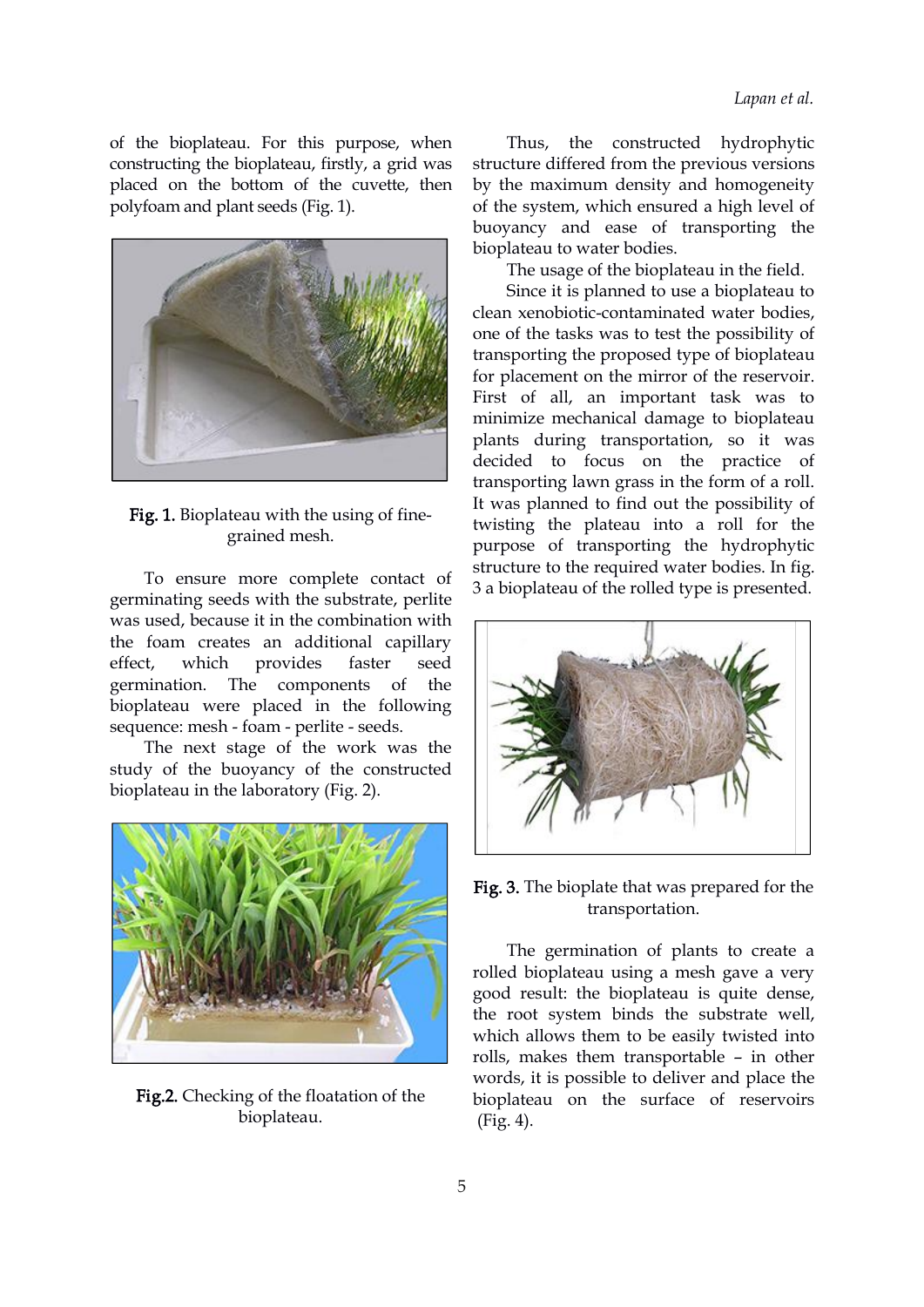*Development of the Hydrophytic Structure of the Bioplateau Typefor the Purification of Water Bodies...*



Fig. 4. The location of the bi[opl](https://orcid.org/0000-0001-6509-4456)ate on the river.

The laboratory-built floating bioplateau, designed to purify water bodies, has been successfully transformed and tested in an open surface body of water.

To study the effect of plant varietal affiliation on the accumulation of <sup>137</sup>Cs wheat plants, bioplates with ten-day-old seedlings were cultured in <sup>137</sup>Cs solution. Measurements of the specific activity of 137Cs were measured after 5 and 24 h of incubation of plants in <sup>137</sup>Cs solution (Fig. 5).



Fig. 5. Dynamics of <sup>137</sup>Cs uptake by wheat plants of different varieties; 1 – Polis'ka 90, 2 – Myronivs'ka 808, 3 – Favorytka, 4 – Dons'ka napivkarlyk, А ( <sup>137</sup>Сs)=2,0 кBq/l, Δ= 3,8 %.

It was found that the varietal affiliation of wheat plants at the end had almost no effect on the accumulation of  $137Cs$ . Thus, on the the degree of purification of water from <sup>137</sup>Cs ions will mostly be affected by the species characteristics of terrestrial plants, but taken the results above into  $2^+$  <Na<sup>+</sup> <K<sup>+</sup>. Magnesium ions at the used consideration, even the species specificity is manifested only in the first stages of observation, and then it is leveled.

The effect of potassium, calcium, magnesium and sodium ions, characteristic of macrocations for natural aquatic cesium) inhibited the sorption of the latter to environments, on the sorption of <sup>137</sup>Cs by terrestrial plants was studied. Fig. 6

presents the results of a study of the effect of the concentration of macronutrient ions on the sorption of  $Cs^+$  by plants of common corn hybrid Dostatok 300 MW.

<sup>137</sup>Cs by such a level at significantly lower concentrations It is established that the influence of competing ions increases in the series  $Mg^{2+} <$ Ca concentrations had almost no effect on the sorption of <sup>137</sup>Cs, in contrast to calcium and sodium, the presence of which ions reduced the sorption of <sup>137</sup>Cs by only 10 % at a concentration of 100 mg/l. Potassium (a chemical analogue of - 10 mg/l. The reason for this may be the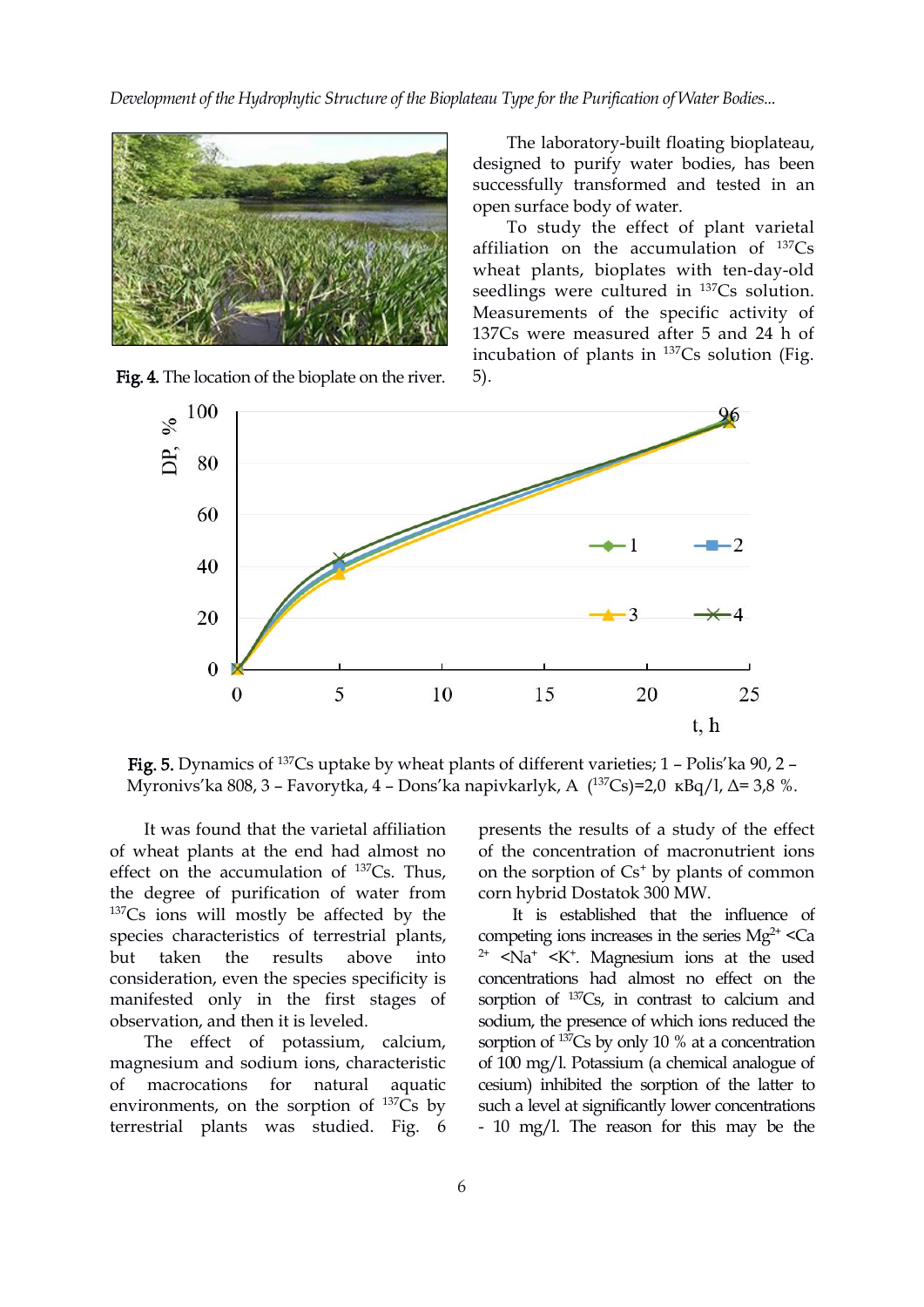competition of these elements for K-transport proteins. It should be noted that the concentration of potassium in natural waters is quite low and is  $3-10$  mg/l.

The obtained results of the influence of Na<sup>+</sup>, K<sup>+</sup>, Ca<sup>2+</sup>, Mg<sup>2+</sup> on the sorption of <sup>137</sup>Cs example, by

<sup>137</sup>Cs example, by potassium fertilizers or liming. ions by plants suggest a high level of purification of the water body provided that these competing ions are present in the aquatic environment even in high concentrations, which can be caused, for



**Fig. 6.** The effect of the concentration of macrocations (C<sub>Me</sub>) on the sorption of Cs<sup>+</sup>, C<sub>0</sub> (Cs<sup>+</sup>) = 10 mg/dm<sup>3</sup>, V<sub>solution</sub> = 500 cm<sup>3</sup>, t<sub>sorption</sub>7 days, 1 – K<sup>+</sup>, 2 – Na<sup>+</sup>, 3 – Ca<sup>2+</sup>, 4 – Mg<sup>2+</sup>. .

#### **Conclusions**

Thus, a new method of constructing a floating structure of a bioplateau for purification of reservoirs from toxic

substances, the biotic component of which is terrestrial plants, has been developed.

Tests of several types of floating substrates have shown that granular expanded polystyrene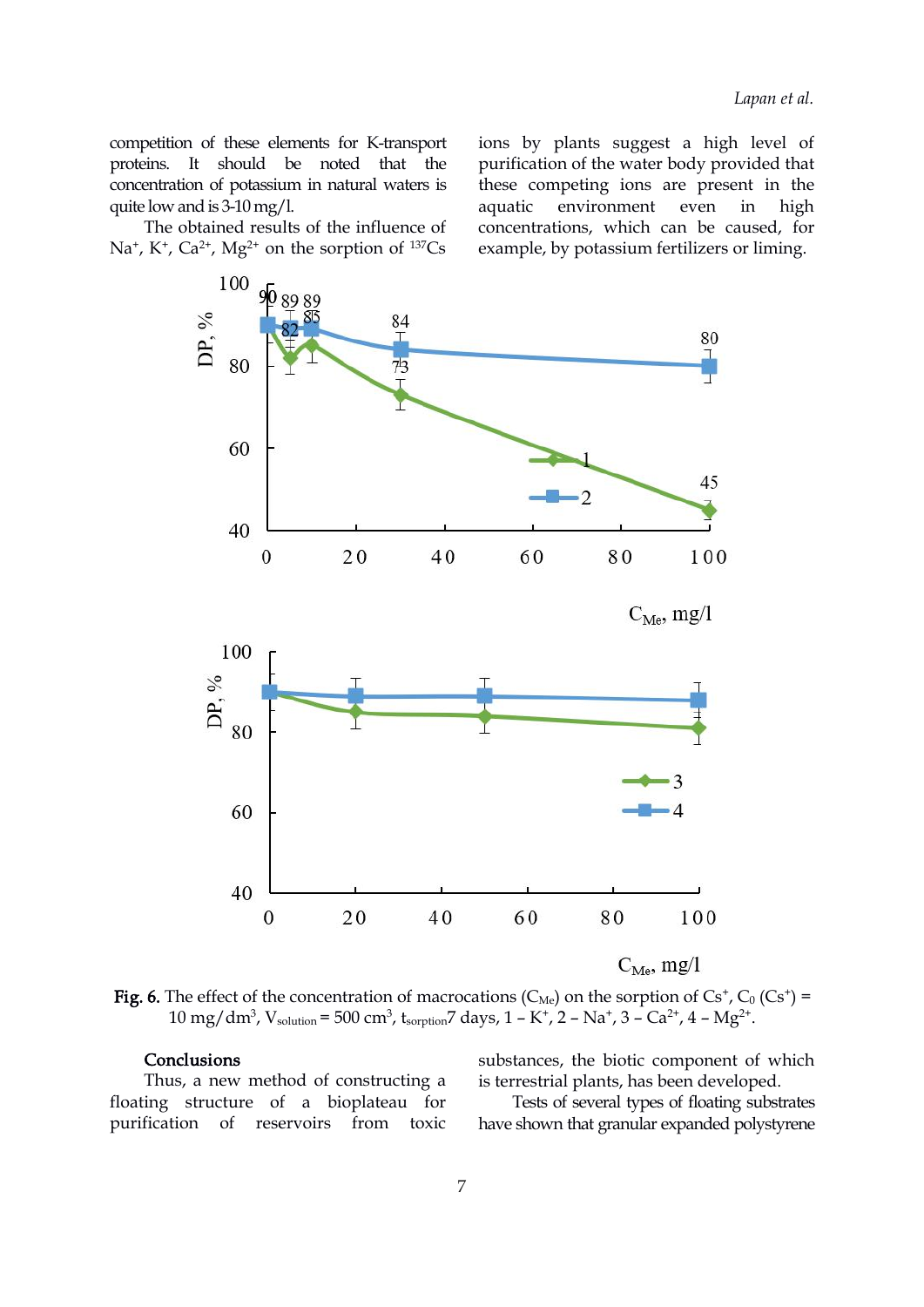*Development of the Hydrophytic Structure of the Bioplateau Typefor the Purification of Water Bodies...*

is the most optimal for use. It is established that the placement of seeds on the top of the substrate is the best option for its germination. The use of perlite in combination with foam created an additional capillary effect, so that the seeds germinated faster. The required density of the Filatova, E. G. bioplateau, in particular the sealing of the edges of the bioplateau, was provided by a mesh with a small mesh.

The parameters of the bioplateates obtained in the experiments make it possible to transport them in the form of a roll for placement on [th](https://orcid.org/0000-0001-6509-4456)e surface of reservoirs that require purification fro[m](https://orcid.org/0000-0003-4192-3955) toxic substances.

The sorption properties of bioplateau with wheat plants of different varieties in relation to <sup>137</sup>Cs were studied. In the Isaienko, V.M., M research it was possible to achieve a high (more than 90%) level of water purification from this radionuclide.

It is confirmed that the efficiency of industrial sorption of <sup>137</sup>Cs ions by terrestrial plants is tekhnology influenced by the nature and the concentration of macrocations in the aqueous medium, their influence decreases in a number K<sup>+</sup>> Na<sup>+</sup>>Ca<sup>2+</sup>>Mg<sup>2+</sup>. .

#### References

- Boog, J., Kalbacher, T., Nivala, J., Forquet, N., van Afferden, M.,& Müller, R. A. (2019). Modeling the relationship of treatment performance in aerated regarding <sup>137</sup>Cs. horizontal flow treatment wetlands. Water Research, 157(15), 321-334 doi: [10.1016/j.watres.2019.03.062.](https://doi.org/10.1016/j.watres.2019.03.062)
- Cornell, R. M. (1993). Adsorption of cesium on minerals: а review. Journal of Radioanalytical and Nuclear Chemistry, 171(2), 483–500.
- Demchuk, V. V., Martyniuk, O. V., Fedorenko, O. V., & Troian, L. V. (2010). Sources of radiation pollution, radiation doses and their biological consequences. Dovkillia ta zdorovia, 2, 50–57. (In Ukrainian).
- DSanPin 2.2.4-171–2010. (2010). Gіgієnіchnі vimogi to water, designated for the welfare of people. Official newsletter of Ukraine (Dodatok 4). Retrieved from <http://surl.li/tjzb>. (In Ukrainian).
- Filatova, E. G. (2015). Review of technologies for wastewater treatment from heavy metal ions based on physical and chemical processes. Izvestiya vuzov. Prikladnaya himiya <sup>i</sup> biotehnologiya, <sup>13</sup>(2), 97–109. (In Russian).
- Iatsyk, [A.](https://orcid.org/0000-0003-4369-1019) V., Volkova, L. A., Yat[sy](https://orcid.org/0000-0003-2857-894X)k, V. A., & Pasheniuk[,](https://orcid.org/0000-0003-3730-2400) I. A. (2014). Water resources: use, protection, reproduction, management. Kyiv, Ukraine: Talkom. (In Ukrainian).
- Isaienko, V. M., Madzhd, S. M., Panchenko, A. O., & Bondar, A. M. (2018). Water protection measures to increase the environmental safety of industrial wastewater from enterprises. Naukoiemni tekhnolohii, 4, 437-442 doi: [10.18372/2310-](https://doi.org/10.18372/2310-5461.40.13269) 5461.40.13269.(In Ukrainian).
- Lapan, O. V., Mikheev, O. M., & Madzhd, S. M. (2019). Development of a new method of rhizofiltration purification of water objects of Zn(II) and Cd(II). Journal of water chemistry and technology, <sup>41</sup>(1), 52–56. doi: [10.3103/S1063455X19010089](https://doi.org/10.3103/S1063455X19010089).
- aeration, oxygen transfer and of the plant's component of the bioplato Lapan, O. V., Mikheev, A. N., & Madzhd, S. M. (2020). Modification of the sorption ability regarding <sup>137</sup>Cs. *Yaderna fizyka ta* enerhetyka, <sup>21</sup>(2), 172–177 doi: [10.15407/jnpae2020.02.172](https://doi.org/10.15407/jnpae2020.02.172).(In Ukrainian).
	- Mikheev, A. N., Lapan, O. V., & Madzhd, S. M. (2017). Experimental foundations of a new method for rhizofiltration treatment of aqueous ecosystems from <sup>137</sup>Cs. Journal of water chemistry and technology, <sup>39</sup>(4), 245–249. doi: [10.3103/S1063455X17040117](https://doi.org/10.3103/S1063455X17040117).
	- Nigmatullina, A. A., & Fazlyieva, G. I. (2018). Heavy metals as a factor of environmental pollution. Ekologiya i prirodopolzovanie, <sup>20</sup>, 246–250.(InRussian).